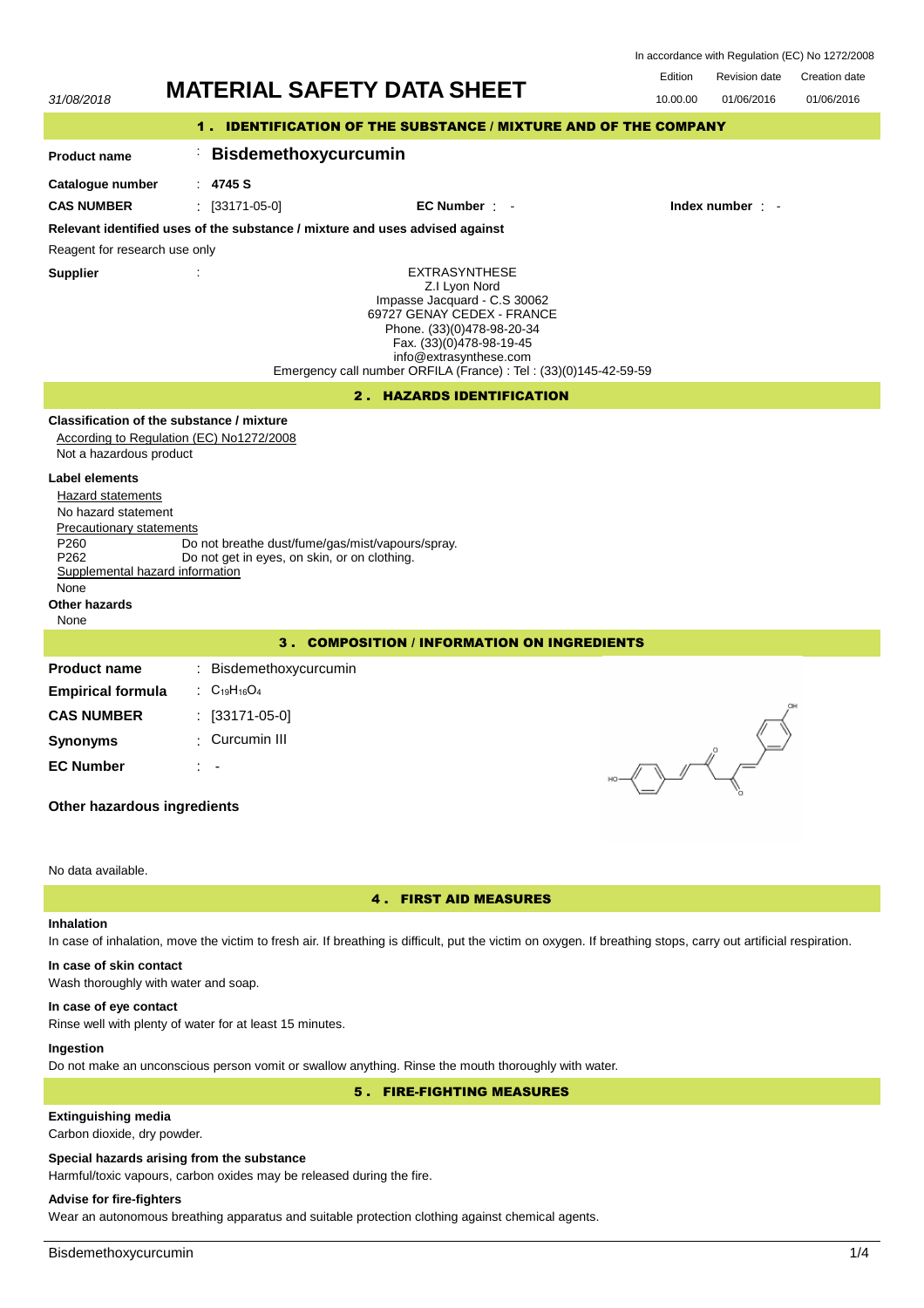#### 6 . ACCIDENTAL RELEASE MEASURES

### **Personal precautions**

Use personal protective equipment. Evacuate the personnel from the contaminated zone. Ensure adequate ventilation.

## **Environnemental precautions**

Keeping away from drains, surface and ground waters.

#### **Methods and materials for containment and cleaning up**

Clean up without creating dust and place in adapted and sealed containers for elimination. Wash the contaminated aera with water and soap. Confine washing water and dispose of it complying with the local regulations. After cleaning, quickly eliminate traces of water with a product absorbing liquids (for example : sand, sawdust, universal binder, Kieselguhr).

# 7 . HANDLING AND STORAGE

## **Precautions for safe handling**

Avoid formation of dust. Avoid contact with skin and eyes. During handling, wear suitable personal protective equipment (see section 8). Follow the normal measures for preventive fire protection.

**Specific handling** No data available.

**Specific end use(s)**

# No data available

#### **Conditions for safe storage, including any incompatibilities**

Store in a cool well-ventilated place. Keep container tightly closed in a dry place away from light.

Store at <+8°C

## 8 . EXPOSURE CONTROL/PERSONAL PROTECTION

## **Respiratory protection**

Wear imperatively an appropriated mask/respirator, tested and approved by standards such as NIOSH (US) or CEN (EU).

#### **Hand protection**

Handle with protective gloves. The selected gloves have to satisfy the specifications of EU Directive 89/686/EEC and the standard EN 374 derived from it.

# **Eye protection**

Wear safety glasses.

## **Skin protection**

Wear suitable protective clothing according to the quantity and the level of activity of the substance at the workplace.

| <b>9. PHYSICAL AND CHEMICAL PROPERTIES</b>            |                      |  |  |
|-------------------------------------------------------|----------------------|--|--|
| Information on basic physical and chemical properties |                      |  |  |
| Physical state                                        | : Powder             |  |  |
| Color                                                 | $:$ Orange           |  |  |
| Solubility in                                         | : No data available. |  |  |
| Melting point                                         | : No data available. |  |  |
| Initial boiling point                                 | : No data available. |  |  |
| Flash point                                           | : No data available. |  |  |
| рH                                                    | : No data available. |  |  |
| Partition coefficient: n-octanol/water                | : No data available. |  |  |
| Auto-ignition temperature                             | : No data available. |  |  |
| Decomposition temperature                             | : No data available. |  |  |
| Viscosity                                             | : No data available. |  |  |
| Other information                                     |                      |  |  |

# **Other information**

No data available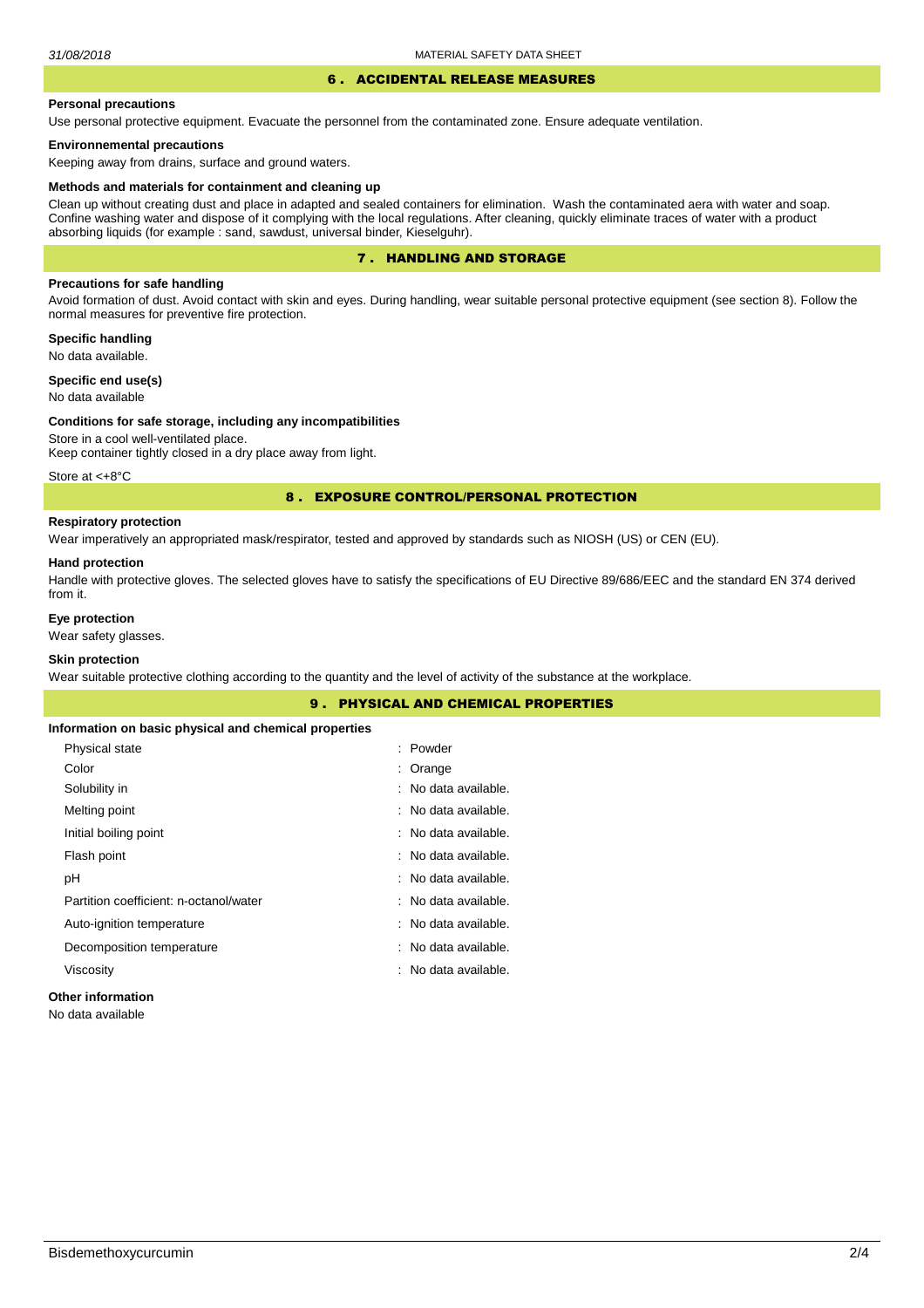## 10 . STABILITY AND REACTIVITY

## **Reactivity**

No data available.

## **Chemical stability**

Stable under recommanded storage conditions.

#### **Possibility of hazardous reactions**

No hazardous reactions during storage and handling complying with the instructions.

**Conditions to avoid**

No data available.

**Incompatible materials**

No data available.

#### **Hazardous decomposition products**

No hazardous decomposition products if the instructions for handling and storage are respected. During high overheating of the substance or during a fire, hazardous decomposition products may be produced.

# 11 . TOXICOLOGICAL INFORMATION

## **Acute oral toxicity**

No data available.

# **Acute dermal toxicity**

No data available.

## **Acute inhalation toxicity**

No data available.

### **Skin Corrosion**

No data available.

#### **Skin Irritation**

No data available.

# **Serious Eye Damage**

No data available.

# **Eye Irritation**

No data available.

## **Respiratory Sensitisation**

No data available.

## **Skin Sensitisation**

No data available.

## **Germ Cell Mutagenicity**

No data available.

## **Carcinogenictiy**

No data available.

# **Reproductive Toxicity**

No data available.

# **Specific Target Organ Toxicity - Single Exposure**

No data available.

## **Specific Target Organ Toxicity - Repeated Exposure**

No data available.

## **Aspiration Hazard**

No data available.